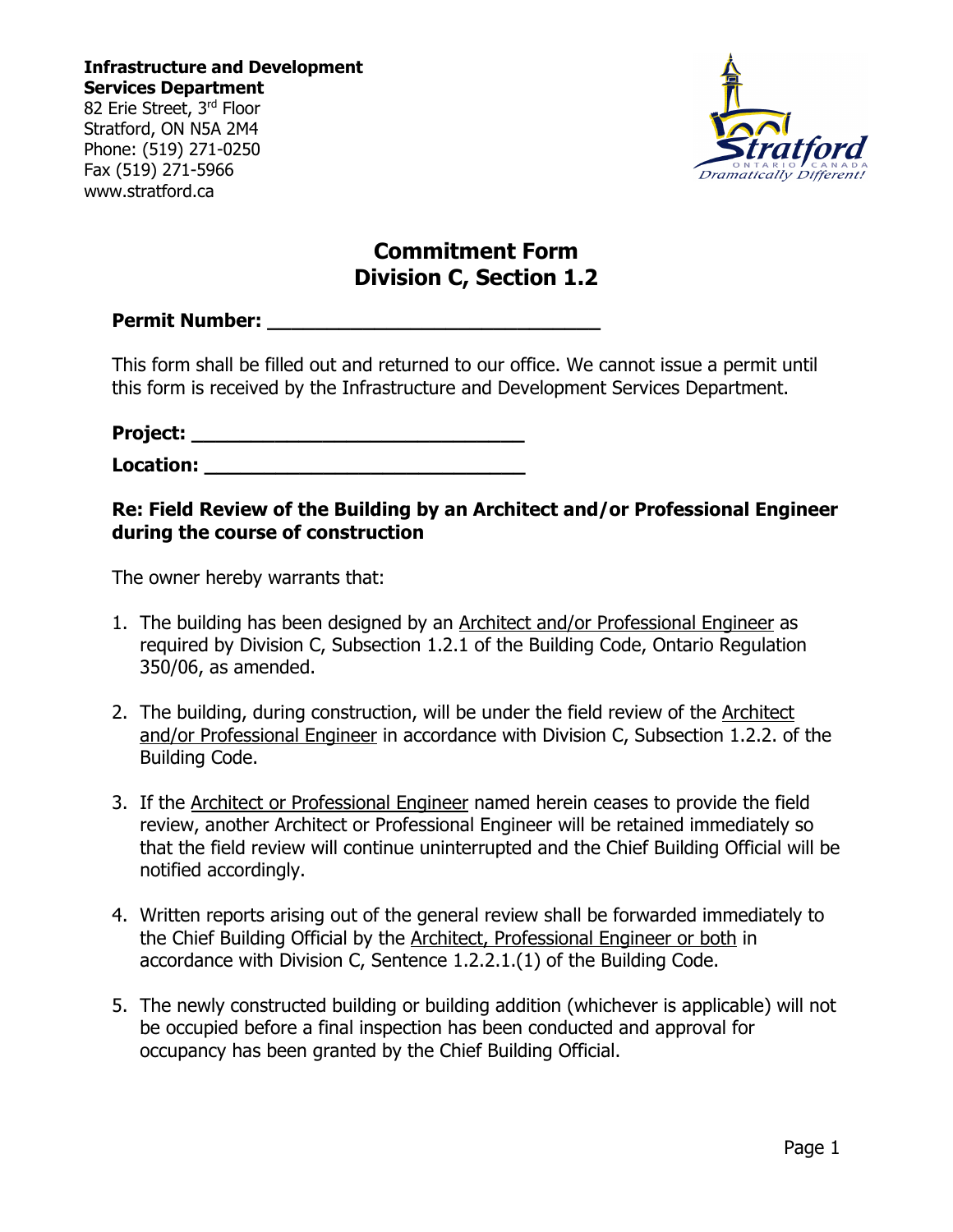## **Infrastructure and Development Services Department**

82 Erie Street, 3rd Floor Stratford, ON N5A 2M4 Phone: (519) 271-0250 Fax (519) 271-5966 www.stratford.ca



Not limiting the generality of the foregoing, the **field review** of the following aspects of construction will be undertaken by:

| <b>Check</b> | <b>Item</b>                                                                          | <b>Name of Professional</b><br><b>Phone Number</b><br>(Please Print) | <b>Signature of</b><br><b>Professional</b> |
|--------------|--------------------------------------------------------------------------------------|----------------------------------------------------------------------|--------------------------------------------|
|              | <b>Prime Consultant</b>                                                              |                                                                      |                                            |
|              | <b>General Architect</b>                                                             |                                                                      |                                            |
|              | <b>Soils</b>                                                                         |                                                                      |                                            |
|              | Structural                                                                           |                                                                      |                                            |
|              | <b>Truss Roof System</b><br>(Field Review)                                           |                                                                      |                                            |
|              | Standpipe and Hose<br>System                                                         |                                                                      |                                            |
|              | Sprinkler Systems                                                                    |                                                                      |                                            |
|              | <b>Backflow</b>                                                                      |                                                                      |                                            |
|              | Mechanical<br>(Plumbing, HVAC,<br>Fire Dampers, NFPA<br>96, Spray Booth,<br>$etc.$ ) |                                                                      |                                            |
|              | Electrical<br>(Emergency<br>Lighting; Emergency<br>Power)                            |                                                                      |                                            |
|              | Fire Alarm System                                                                    |                                                                      |                                            |
|              | Signal to Fire<br>Department                                                         |                                                                      |                                            |
|              | Wind, Water &<br>Vapour Protection -<br>Part 5 (includes<br>EIFS)                    |                                                                      |                                            |